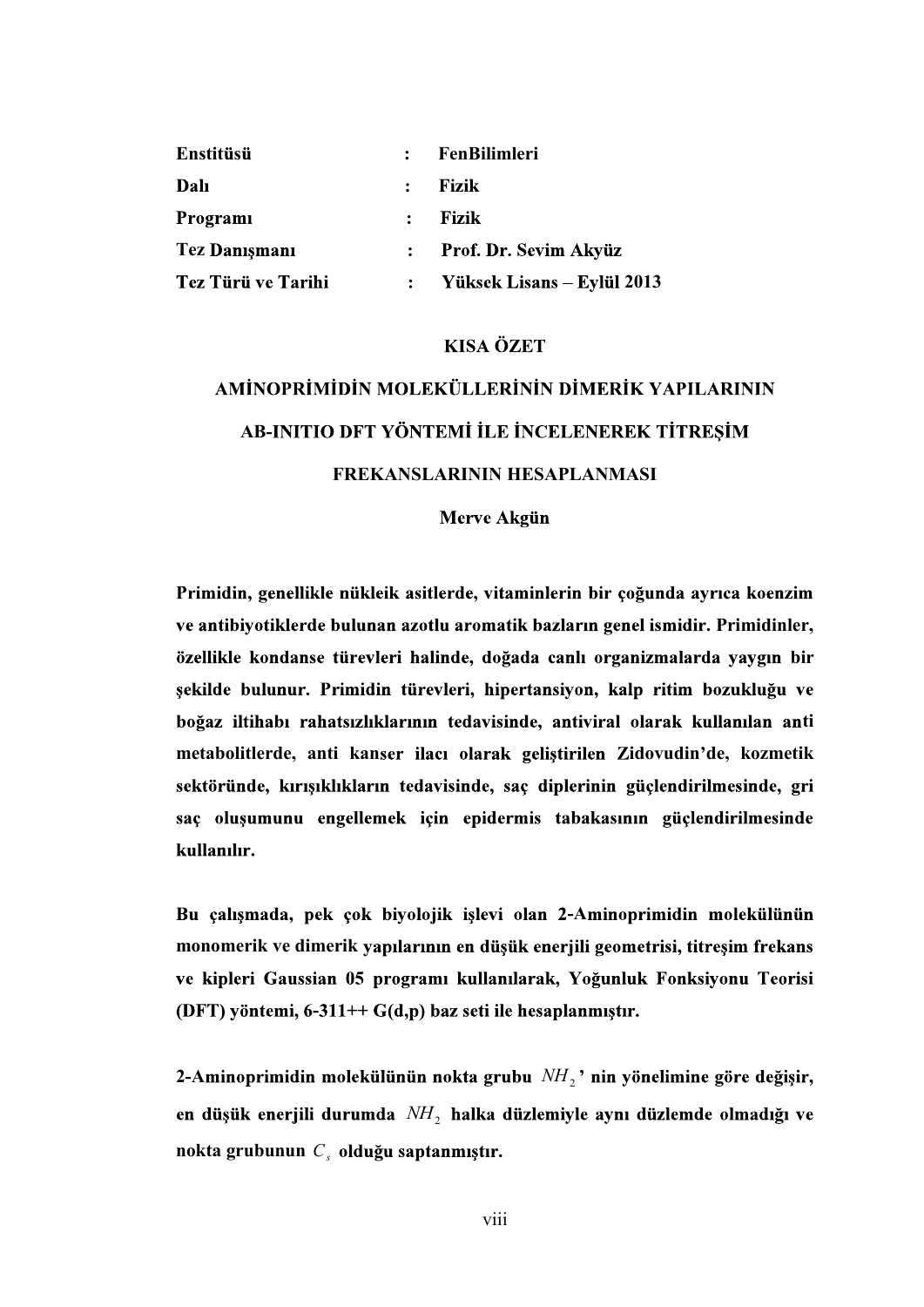Dimerik yapıda, iki molekülden birinin amino grubu ile diğerinin primidin azotu arasındaki karşılıklı H bağlarından birisinin daha kuvvetli olduğu,  $NH<sub>2</sub>$ ... N hidrojen bağının oluşumu nedeniyle,  $NH<sub>2</sub>$  bağ gerilme titreşimlerinin, monomerik yapıdaki frekanslara göre düşük frekansa kaymış olduğu saptanmıştır.

2-Aminoprimidin molekülünün monomerik ve dimerik formlarının hesaplanan spektrumları, katı fazda deneysel spektrum ile karşılaştırıldığında, dimerik formunun hesaplanan spektrumunun deneysel spektruma saptanmıştır.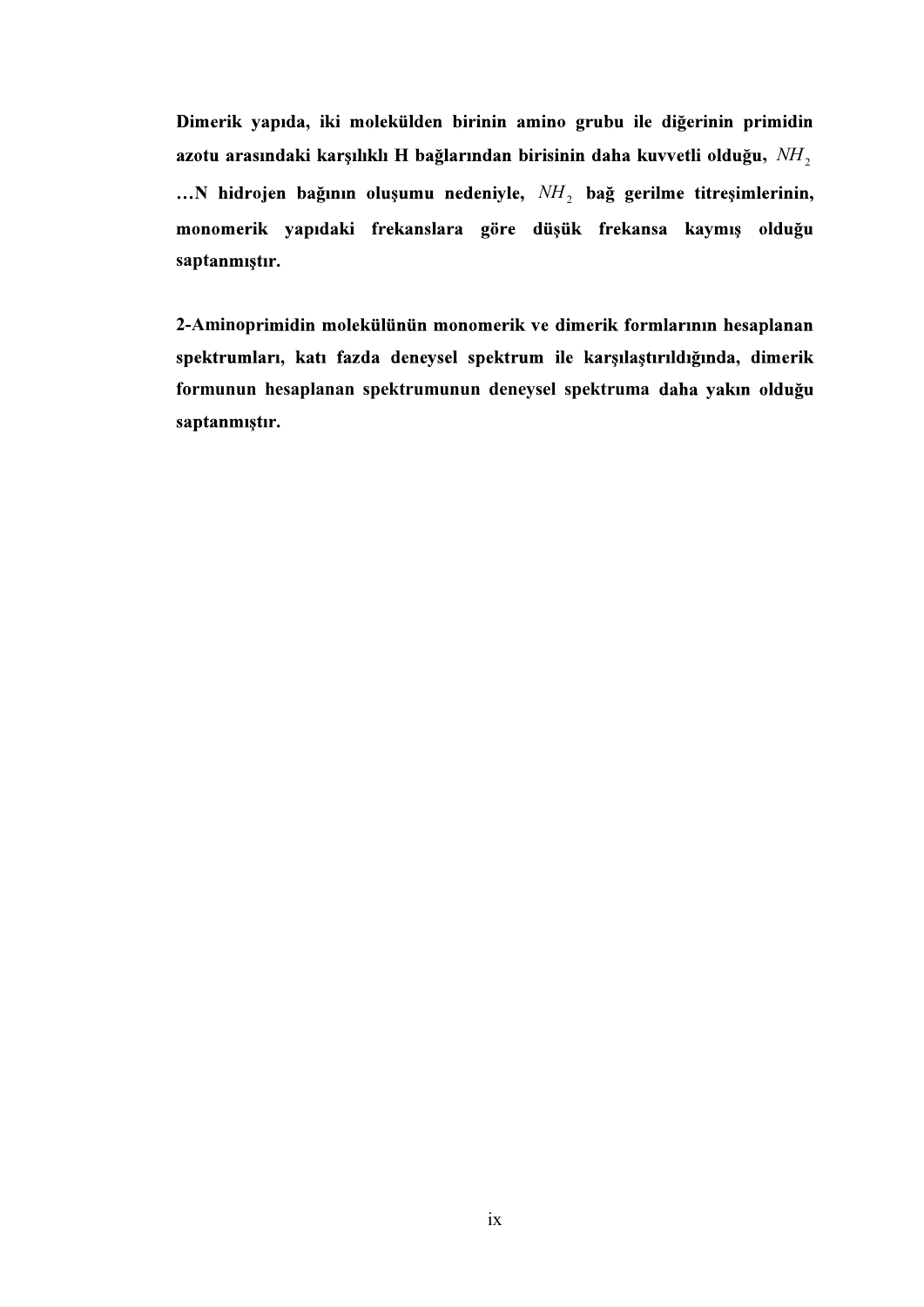| Institute                                     | : Graduate School of Natural and Applied Sciences |
|-----------------------------------------------|---------------------------------------------------|
| Programme                                     | : Physics                                         |
| Department                                    | : Physics                                         |
| <b>Supervisor</b>                             | : Prof. Dr. Sevim Akyüz                           |
| Degree Awarded and Date: MSc – September 2013 |                                                   |

#### ABSTRACT

# STRUCTURAL INVESTIGATION AND VIBRATIONAL FREQUENCY CALCULATIONS OF DIMERIC FORMS OF AMINOPYRIMIDINE MOLECULES BY AB-INITIO DFT METHOD

Merve Akgün

Pyrimidine is the general name for all nitrogenous aromatic bases found as a parent compound generally in nucleic acids, many vitamins, as well as in coenzymes and antibiotics. Pyrimidines have wide occurrence in living organisms in nature as especially condensed derivative forms. Pyrimidine derivatives are used for treatment of illnesses such as hypertension, heart rhythm disorder and throat inflammation (angina). They are also used as antiviral compound in anti metabolites, in Zidovudine developed as an anticancer drug, in cosmetic sector, for treatment of wrinkles, tonifying hair roots, and strengthening epidermis layer to avoid formation of gray hair.

In this thesis, the lowest energy geometry and vibrational frequencies and of both monomeric and dimeric forms of 2-Aminopyrimidine molecule which has many biological functions, were calculated by using Gaussian 05 software with Density Function Theory (DFT) method, and 6-311++G(d,p) base set.

The symmetry point group of 2-Aminopyrimidine molecule varies depending on the angle between the ring and  $NH<sub>2</sub>$  planes. It was found that in the lowest energy conformation  $NH<sub>2</sub>$  group is not in the same plane with that of